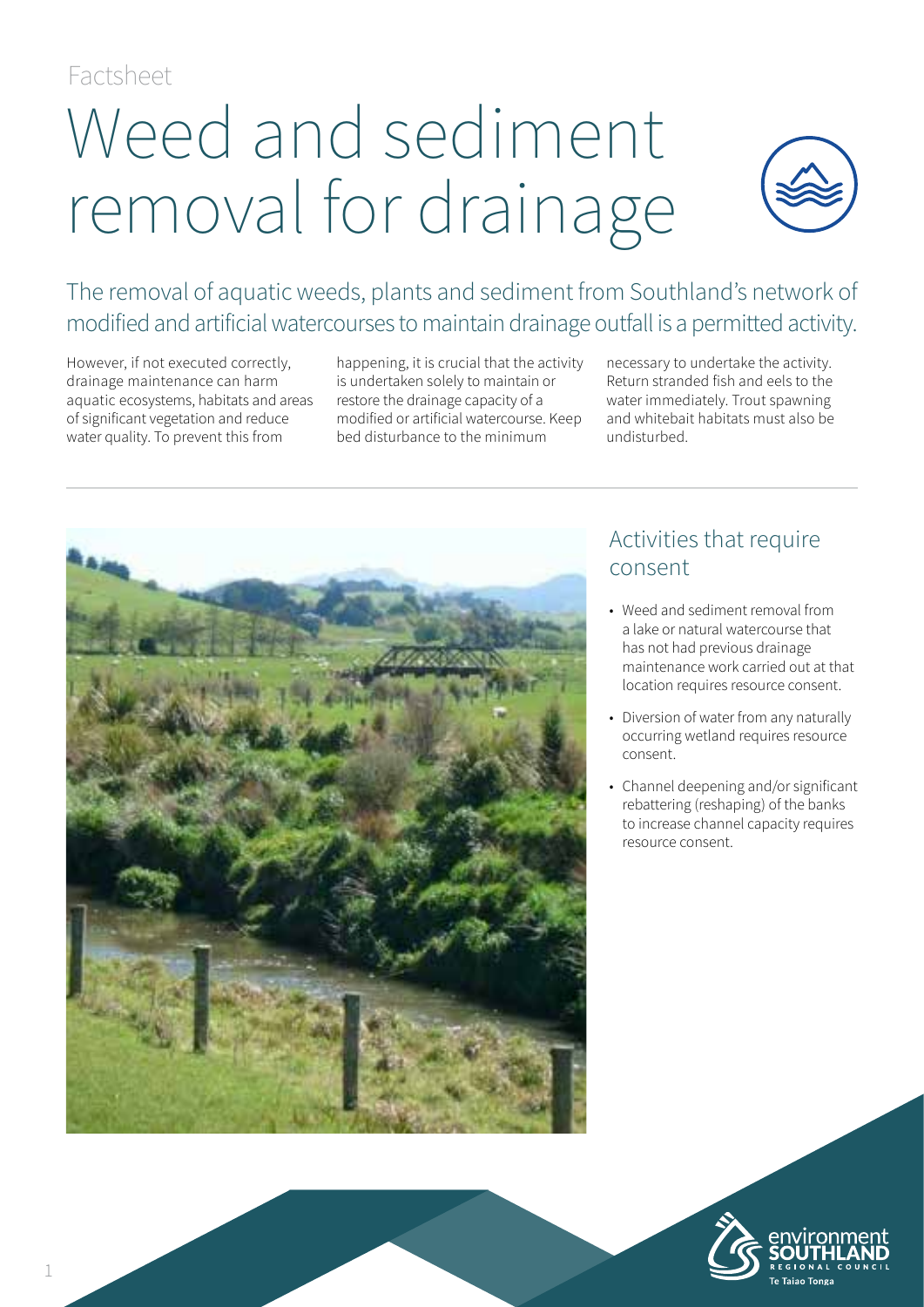## Rules

Weed and sediment removal from any modified watercourse for drainage maintenance purposes is permitted provided certain conditions are met. These conditions include:

- the activity is undertaken solely to maintain or restore drainage capacity;
- the watercourse has had previous drainage maintenance work carried out at that location;
- the activity is restricted to the removal of aquatic weeds, plants and/or sediment;
- incidental bed disturbance and gravel removal is kept to the minimum;
- fish passage is not impeded upon completion of the activity;
- all reasonable steps are taken to return any captured/stranded fish to water immediately;
- from 1st June to 31st October, there is no disturbance of the spawning habitat of trout;
- from  $1^{st}$  November to  $31^{st}$  May, there is no disturbance of banks within the tidal river habitat that floods at spring tide;
- no fuel storage or machinery refuelling occurs on any area of the bed;
- no contaminants, other than sediment released from the bed, are discharged to water;
- there are no known archaeological sites or wahi tapu in the bed of the watercourse at the site of the activity. Upon discovery of such a site, the activity must cease immediately and Environment Southland must be notified;
- before any equipment is moved to a new activity site it is effectively cleaned to prevent the spread of pest plants and animals;
- all equipment and debris associated with the activity are removed from the bed of the watercourse on completion of the activity (except for sediment used to repair banks);
- where the watercourse is spring-fed, removal of aquatic weeds and plants is kept to the minimum.

Activities, such as weed and sediment removal, in the beds of artificial watercourses are not controlled under the Resource Management Act and can be undertaken as of right. However, it is important to note that many farm drains are in fact modified watercourses rather than artificial watercourses, so the above rule will apply.

## Key terms and information

#### Artificial watercourse

Includes an irrigation canal, water supply race, canal for the supply of water for electricity power generation, and farm drainage canal.

#### Modified watercourse

A water carrying channel that was existing in some form prior to land development but has been modified or straightened for drainage or other purposes.

#### Bed

The space of land covered by the waters of a watercourse at its fullest flow without overtopping its banks.

#### Trout Spawning

Trout spawning occurs in riffles (gravel ridges in the stream bed). The trout make redds, which are like a nest of gravel. Redds are characterised by a depression in the gravel and a mound of, generally, algae free stones immediately downstream, often under overhanging vegetation at the side of a stream. Trout spawning can occur from May to November.